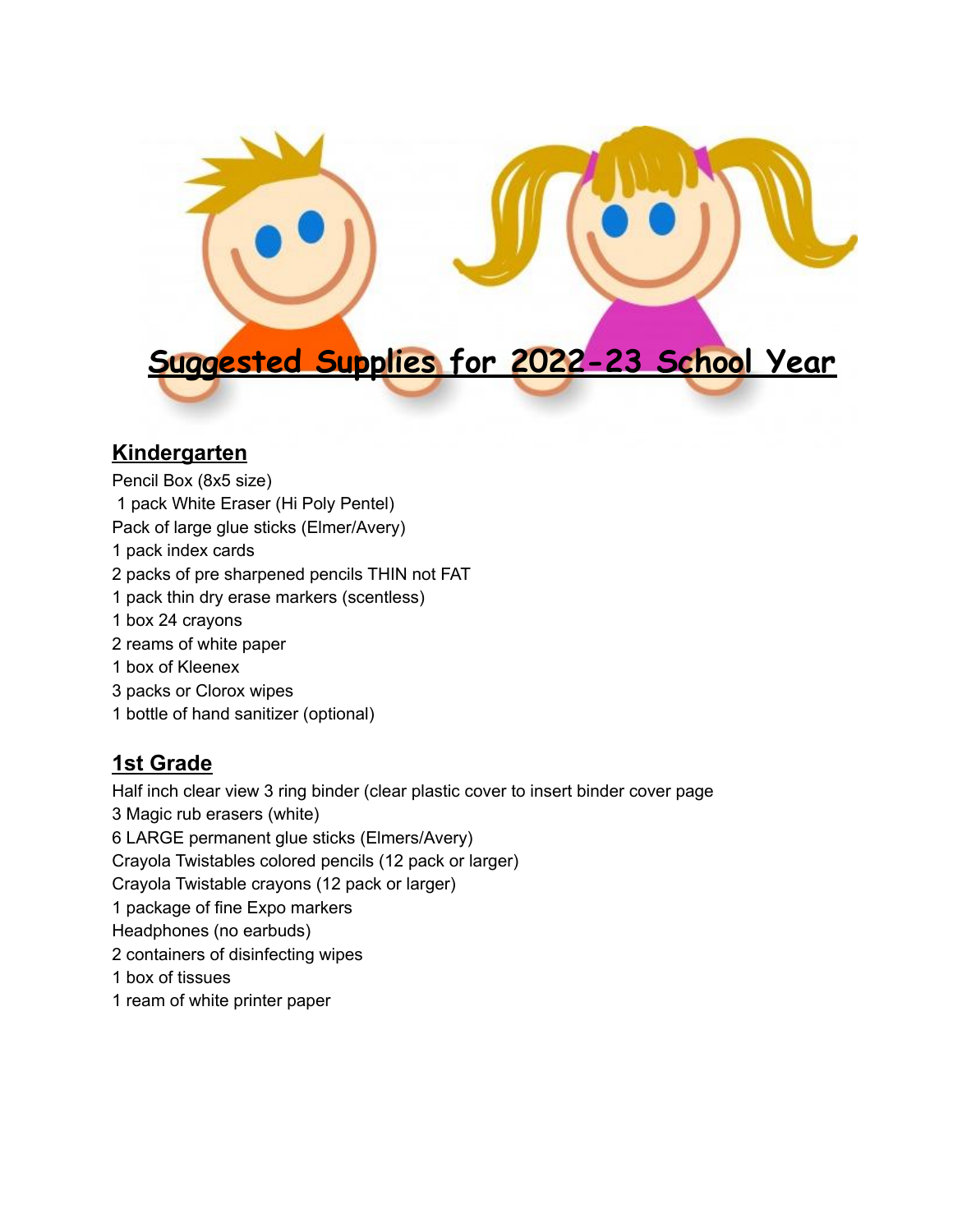## **2nd Grade**

standard size pencil box

- white Hi-Polymer eraser
- boxes of 24 count Crayola crayons
- large permanent glue sticks (no purple)
- packages of sharpened pencils
- pack of colored pencils
- pack of Expo markers
- small hand held pencil sharpener with catcher
- set of headphones/earbuds
- ream of white paper
- box of tissue
- Clorox wipes

## **3rd Grade**

- Yellow highlighter
- Magic Rub/Pentel eraser
- box of Crayola crayons (no more than 24 count)
- black Sharpie markers-fine point not ultra fine
- box Ticonderoga pencils
- pencil box (not pouch)
- small pencil sharpener with catcher
- package of Expo dry erase markers
- small bottle of Elmer's white Glue
- large glue stick (not purple)
- earbuds/headphones

Clorox wipes



#### **4th Grade**